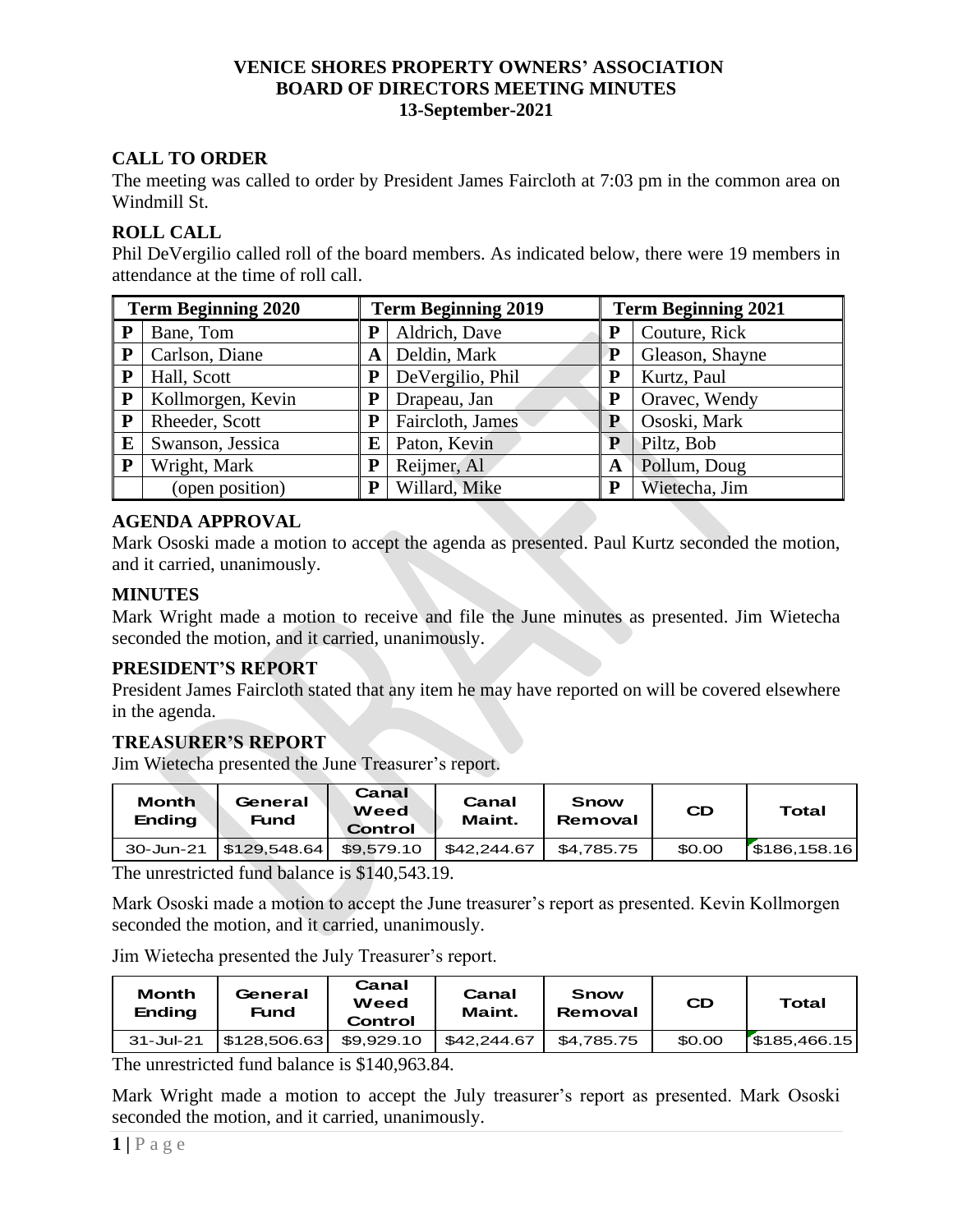Jim Wietecha presented the August Treasurer's report.

| <b>Month</b><br><b>Ending</b> | General<br>Fund       | Canal<br>Weed<br>Control | Canal<br>Maint. | Snow<br>Removal | <b>CD</b> | Total       |
|-------------------------------|-----------------------|--------------------------|-----------------|-----------------|-----------|-------------|
|                               | 31-Aug-21 S127,466.59 | \$9,929.10               | \$42,244.67     | \$4.785.75      | \$0.00    | 5184,426.11 |

The unrestricted fund balance is \$141,033.12.

Mike Willard made a motion to accept the August treasurer's report as presented. Mark Wright seconded the motion, and it carried, unanimously.

Jim Wietecha stated that 2021 dues and assessments have been received from all properties. Additionally, of the 29 requests mailed, voluntary canal weed control payments have been received from seven properties on Belvidere.

The audit committee is tentatively scheduled to meet on September  $22<sup>nd</sup>$ .

## **RECORD RETENTION/WEB REPORT**

Mark Ososki stated that there was nothing to report.

#### **CORRESPONDING SECRETARY'S REPORT**

Secretary Jessica Swanson was not in attendance. Mark Ososki relayed her request that Newsletter items be sent to her by September  $30<sup>th</sup>$ .

#### **SOCIAL MEDIA**

Shayne Gleason stated that he had nothing to report.

#### **CANAL COMMITTEE**

Al Reijmer raised the subject of dead trees on the marina property on the west side of canal 5. His concern is that some are tall enough to eventually fall onto VS residents' property. Mark Ososki reminded the board that previous contact with Belle Maer regarding this property resulted in the response that they are prohibited from removing any trees until they fall.

Attempts at canal water sample collection have been rained out.

#### **MAINTENANCE COMMITTEE**

Scott Hall reported he had repaired the sprinkler line at the Bayhaven entrance.

Scott also reported that R&R will be sending a contract for '21/'22 snow removal.

#### **BUILDING COMMITTEE**

Mark Ososki stated that plans have been approved for a room addition at 41417 Bayhaven.

#### **DEED RESTRICTION REVIEW COMMITTEE**

Jan Drapeau reported that there had been a tree extending into the canal at 31698 San Juan. A letter was sent, and the situation has been corrected.

Jan also reported that a letter has been sent regarding a fence violation at 41517 Bayhaven. Correction is required by September  $16<sup>th</sup>$ .

#### **CIVIC AFFAIRS**

There was no report.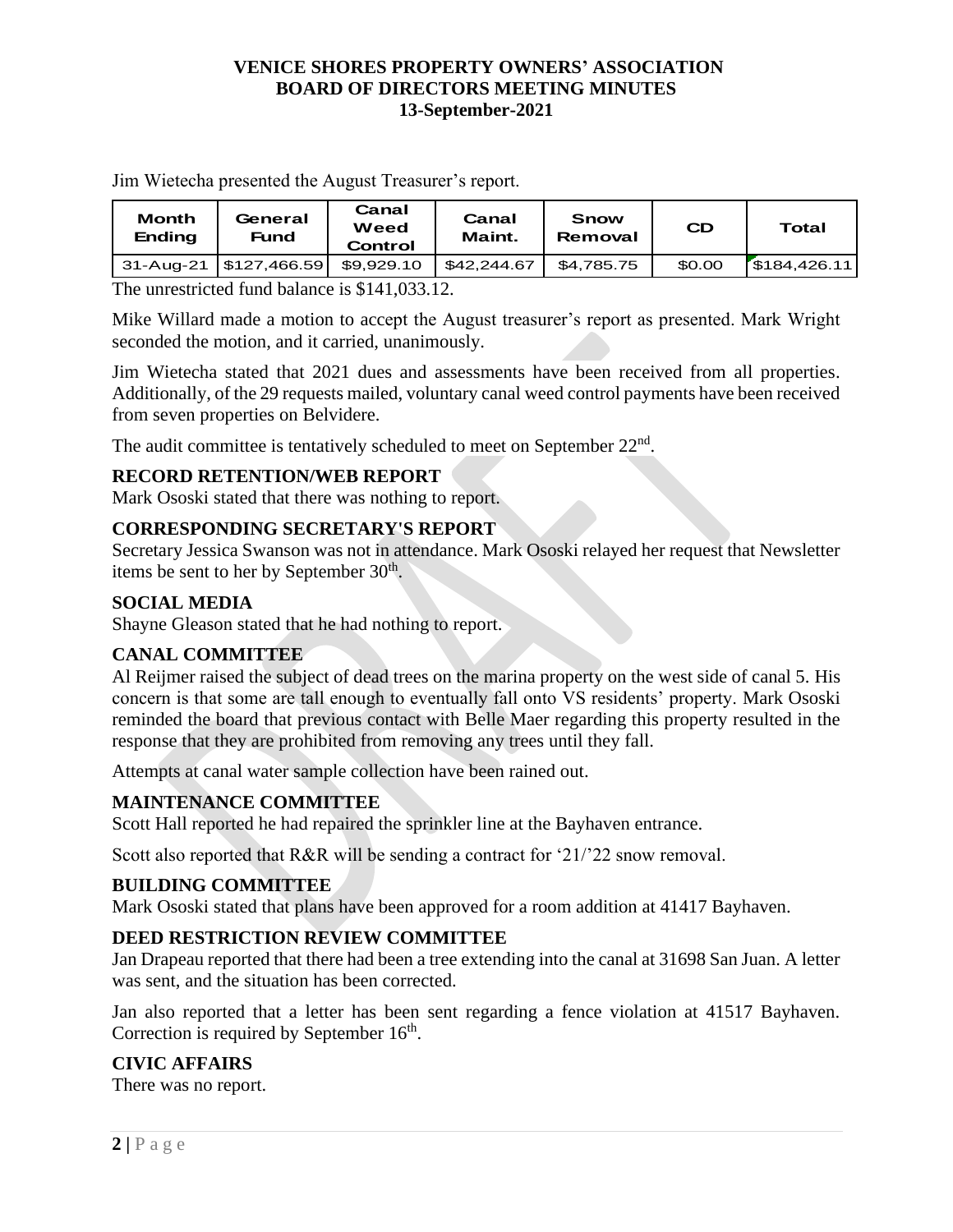### **WELCOMING COMMITTEE**

Diane Carlson stated that she has two appointments pending.

## **EVENTS COMMITTEE**

The dinghy parade successfully took place on September 11<sup>th</sup>.

#### **NOMINATING COMMITTEE**

Chairperson Jessica Swanson was not in attendance.

#### **OLD BUSINESS**

Mark Ososki sent a letter to the VS attorney regarding the lack of action on the bricking of the chimney at 41237 Windmill. Mark read the response. Discussion followed. Scott Rheeder made a motion the have the VS attorney send a demand letter to the Rinke's with an October 31<sup>st</sup> deadline. Jan Drapeau seconded the motion, and it carried, unanimously.

At Mark Ososki's request, the VS attorney researched voting methods of other HOAs. As a result, the attorney recommended allowing proxy voting in conjunction with signed ballots to prevent anyone from voting more than once. Marl Ososki made a motion to recommend modifying the bylaws to allow proxy voting of signed ballots containing the lot number of the voter. Voting on the recommendation will take place at the November 2021 general membership meeting. James Wietecha seconded the motion, and it carried, unanimously.

Earlier in the day, Treasurer Jim Wietecha had sent the proposed 2022 budget to all board members. This budget had been prepared by Jim and President James Faircloth. Jim Wietecha reviewed the proposed budget figures and explained the justification for the numbers. In the proposed budget, the dues and assessments are the same as they are for the 2021 budget.

| <b>General Fund</b>           | \$90.00  |
|-------------------------------|----------|
| <b>Weed Maintenance Fund</b>  | \$70.00  |
| <b>Canal Maintenance Fund</b> | \$0.00   |
| <b>Snow Maintenance Fund</b>  | \$20.00  |
| Total                         | \$180.00 |

Mark Ososki made a motion to accept the budget as presented. Scott Rheeder seconded the motion, and it carried, unanimously.

James Faircloth proposed that Marie McDougal be elected as an Honorary Member of the VSPOA per bylaws Section 2-4: (5) out of respect for the many years of service that her late husband, Doug McDougal, devoted to VS as an active member of the board. Mark Ososki made that motion, and it was seconded by Jim Wietecha. The motion carried, unanimously.

#### **NEW BUSINESS**

There was no new business.

#### **ADJOURNMENT**

A motion to adjourn was made by Jim Wietecha. Scott Rheeder seconded the motion, and it carried by a unanimous voice vote.

The meeting was adjourned at 8:05 pm.